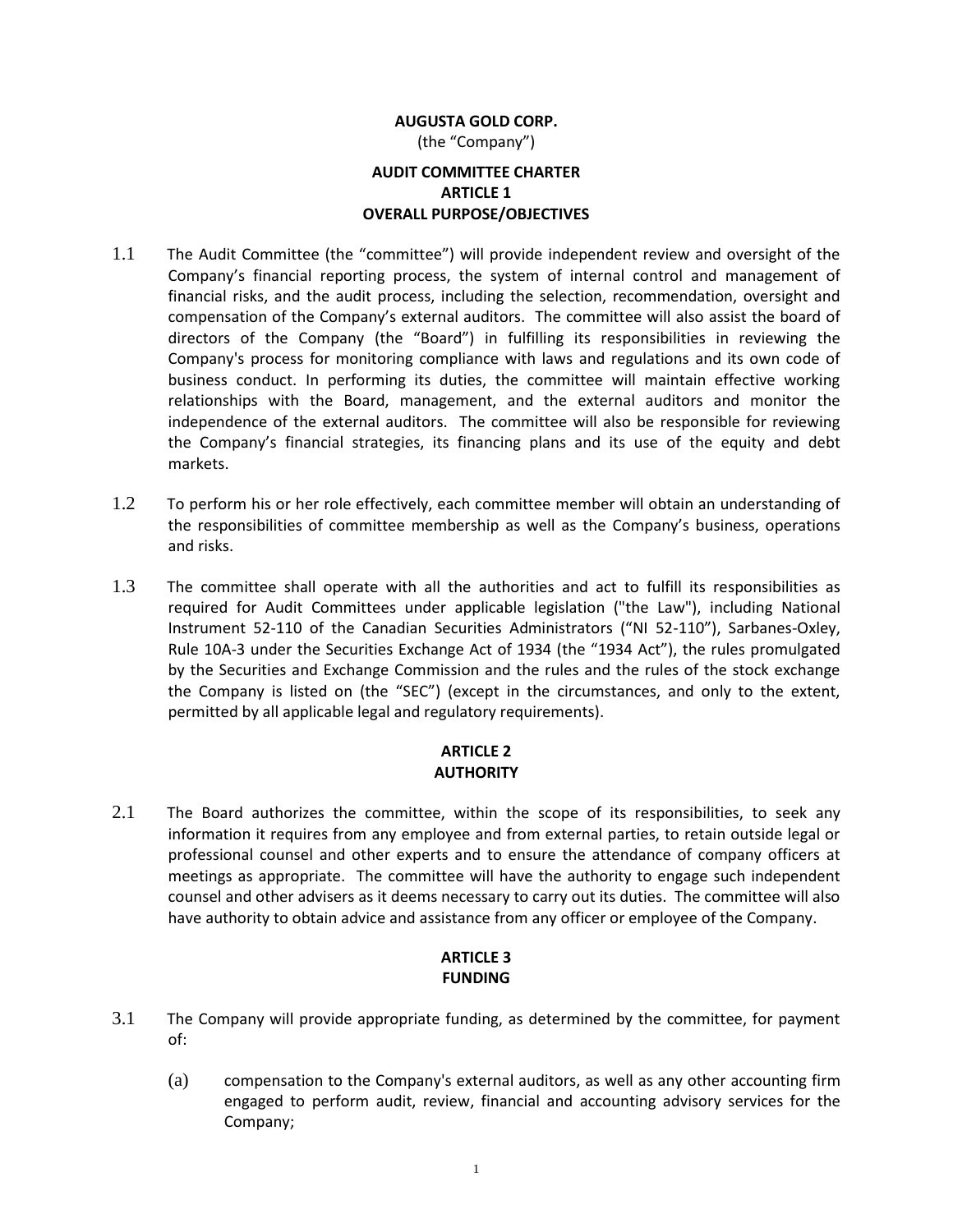- (b) any independent counsel or other adviser retained by the committee; and
- (c) ordinary administrative expenses of the committee that are necessary or appropriate in carrying out its duties.

The committee will promptly report to the Board its engagement of any advisor, including the scope and terms of such engagement.

### **ARTICLE 4 ORGANIZATION**

#### 4.1 Membership.

- (a) The Committee will be comprised of not less than three members of the Board.
- (b) All of the members of the committee will meet the applicable independence and experience requirements of the Law.
- (c) One of the members of the committee will be a "financial expert" as defined in SEC rules, pursuant to the requirements of the SEC (except in the circumstances, and only to the extent, permitted by all applicable legal and regulatory requirements).
- (d) All members of the Committee must be financially literate or must become financially literate within a reasonable period of time after his or her appointment to the Committee. "Financial literate" means that such member has the ability to read and understand a set of financial statements that present a breadth and level of complexity of accounting issues that are generally comparable to the breadth and complexity of the issues that can reasonably be expected to be raised by the Company's financial statements. One or more members of the Committee shall, in the judgment of the Board, have accounting or financial management expertise.
- (e) Each member of the committee will be appointed by the Board on an annual basis immediately following each annual general meeting of the shareholders of the Company, and will serve at the pleasure of the Board or until the earlier of:
	- (i) the commencement of the next annual meeting of the shareholders of the Company at which the member's term of office expires;
	- (ii) the death of the member; or
	- (iii) the resignation, disqualification or removal of the member from the committee or from the Board.

The Board may fill any vacancy in the membership of the committee.

- (f) If not appointed by the Board, the chairman of the committee will be elected by the committee from among their members from time to time.
- $(g)$  A quorum for any meeting will be a majority of the members of the committee, present in person or by telephone or other telecommunication device that permits all persons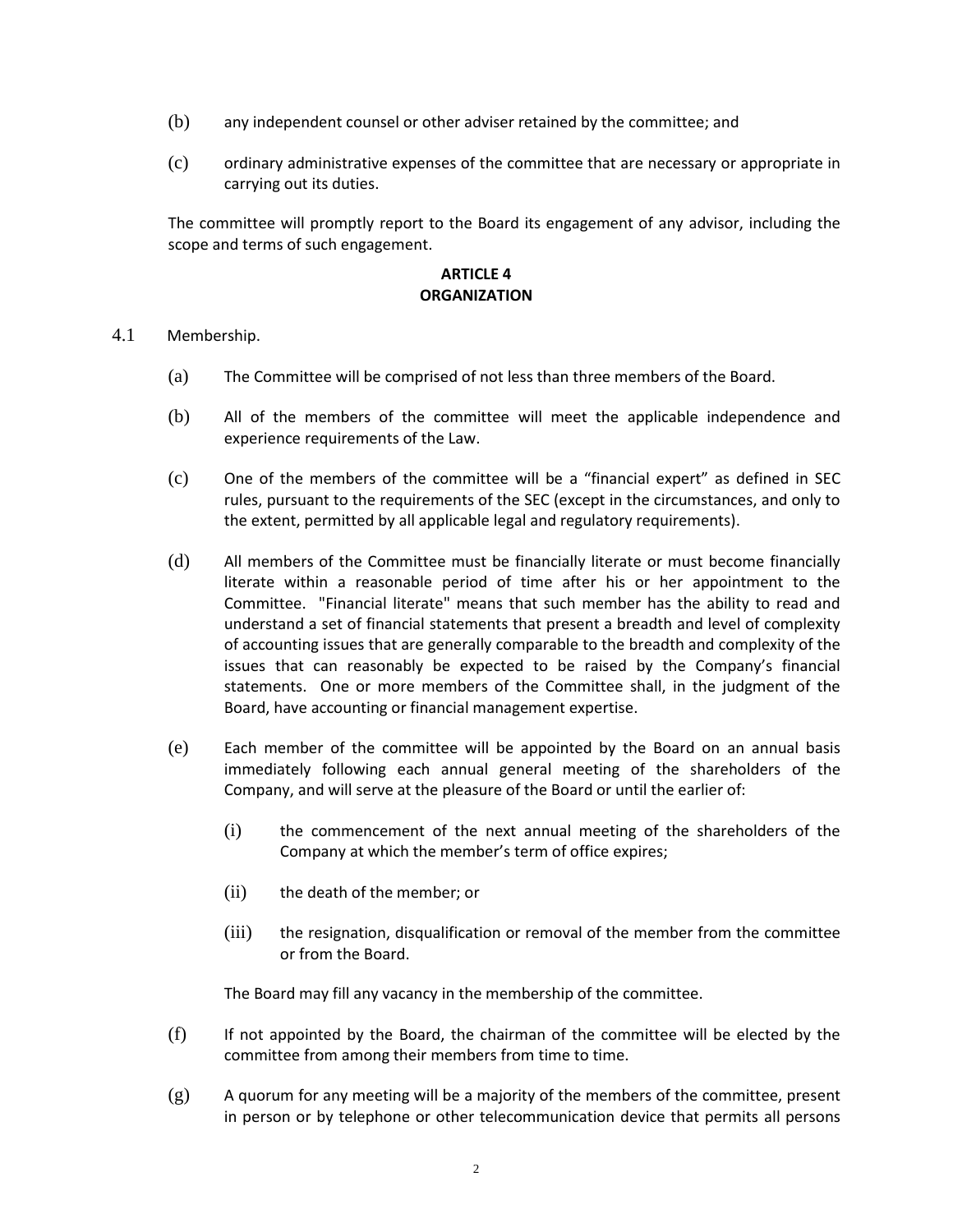participating in the meeting to speak and to hear each other. Decisions by the committee will be by the affirmative vote of a majority of the members of the committee, or by consent resolutions in writing signed by each member of the committee.

- (h) The secretary of the committee will be such person as may be appointed by the committee.
- 4.2 Attendance at Meetings.
	- (a) The committee may invite such other persons (e.g. the CEO and/or the CFO) to its meetings, as it deems appropriate.
	- (b) The external auditor is entitled to receive notice of, and to be present and participate at, all meetings of the committee, and may be expected to comment on the financial statements in accordance with best practices.
	- (c) Meetings of the committee will be held at least on a quarterly basis. Special meetings may be convened by any member of the committee, by either the Chief Executive Officer or the Chief Financial Officer of the Company, or by the external auditors, as required.
	- (d) The proceedings of all meetings of the committee will be minuted.

### **ARTICLE 5 ROLES AND RESPONSIBILITIES**

- 5.1 The committee will:
	- (a) be directly responsible for:
		- (i) the selection of a firm of external auditors to be proposed for election as the external auditors of the Company,
		- (ii) the oversight of the work of the Company's external auditors, who will be required to report directly to the committee,
		- (iii) subject to the grant by the shareholders of the authority to do so, if required, fixing the compensation of the external auditors of the Company, and
		- (iv) if deemed appropriate by the committee, the replacement of the incumbent external auditors;
	- (b) consider and oversee the independence of the external auditors, including:
		- (i) reviewing the range of services provided in the context of all consulting services bought by the Company,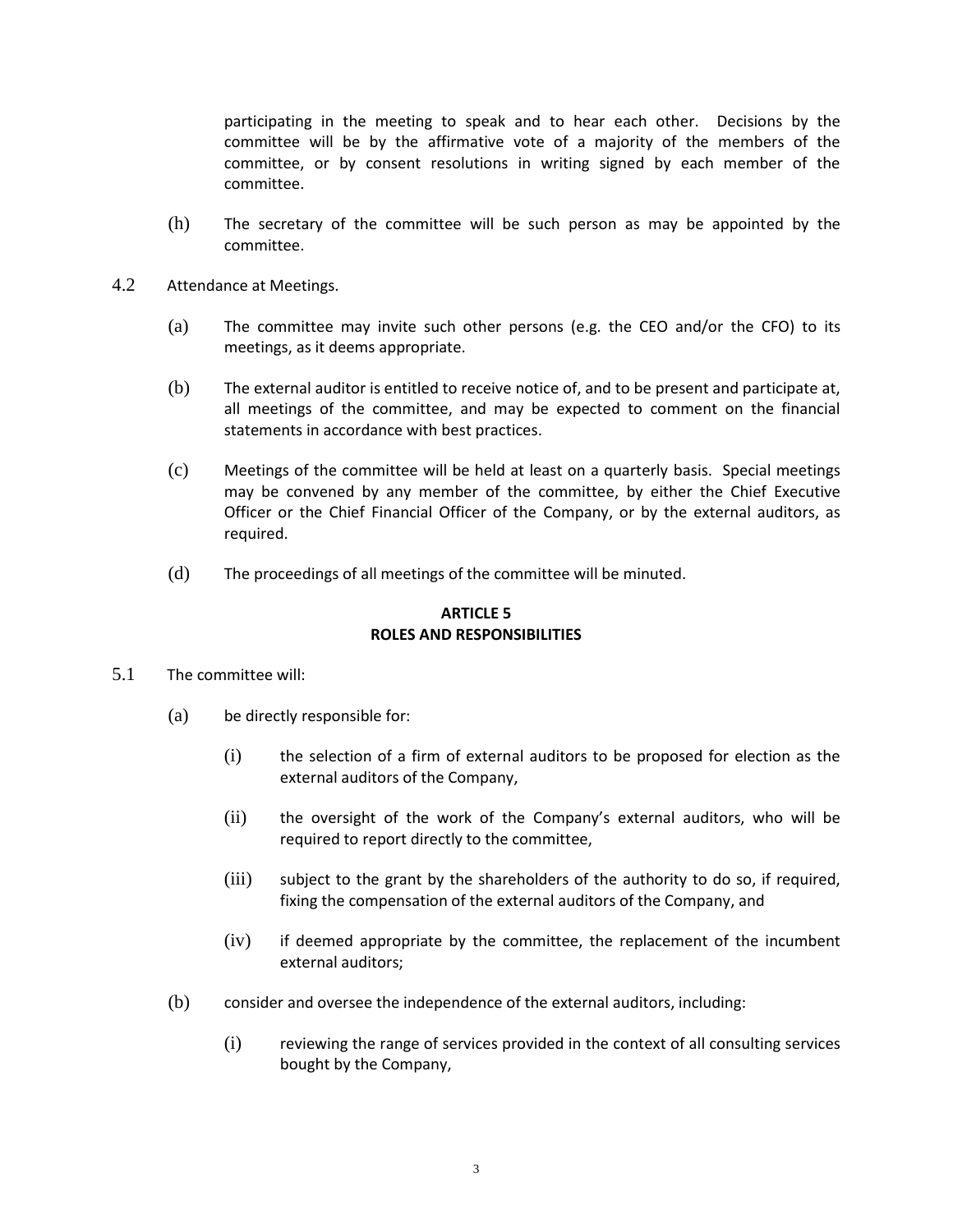- (ii) requiring receipt by the committee of an annual formal written statement from the Company's external auditors delineating all relationships between the external auditors and the Company,
- (iii) discussing with the external auditors any such relationships that may impact the objectivity and independence of the external auditors, and
- (iv) otherwise taking all appropriate actions as required to oversee the independence of the external auditors;
- (c) assure the regular rotation of the lead audit partner and the concurring partner and the regular rotation of other audit partners engaged in the annual audit of the Company or as otherwise required by law or the rules of the stock exchange the Company is listed on;
- (d) be responsible for the pre-approval of all audit services and permissible non-audit services to be provided to the Company (or any of its subsidiaries) by the external auditors, subject to any exceptions provided by applicable Laws, provided that such preapproval authority may be delegated by the committee to any member of the committee who is both "independent" and "unrelated" on the condition that any such pre-approval must be presented to the committee at its first scheduled meeting following any such approval;
- (e) consult with the external auditors, senior management, internal auditing staff (if any) of the Company and such other advisers as the committee may deem necessary regarding their evaluation of the adequacy of the Company's "internal controls over financial reporting" and "disclosure controls and procedures" (as such terms are defined by the SEC), and make specific recommendations to the Board in connection therewith;
- (f) be responsible for the review and oversight of all related-party transactions, as such term is defined by the rules of the stock exchange the Company is listed on and the SEC;
- (g) establish procedures for:
	- (i) the receipt, retention and treatment of complaints received by the Company regarding accounting, internal accounting controls, or auditing matters, and
	- (ii) the confidential, anonymous submission by employees of the Company of concerns regarding questionable accounting or auditing matters,

and review periodically with management these procedures and, if appropriate, any significant complaints received, to the extent required by the 1934 Act, the rules of the SEC or the stock exchange the Company is listed on;

- (h) ensure that the Company follows regulatory requirements with regards to the hiring of employees or former employees of the Company's external auditors;
- (i) gain an understanding of whether internal control recommendations made by the external auditors have been implemented by management;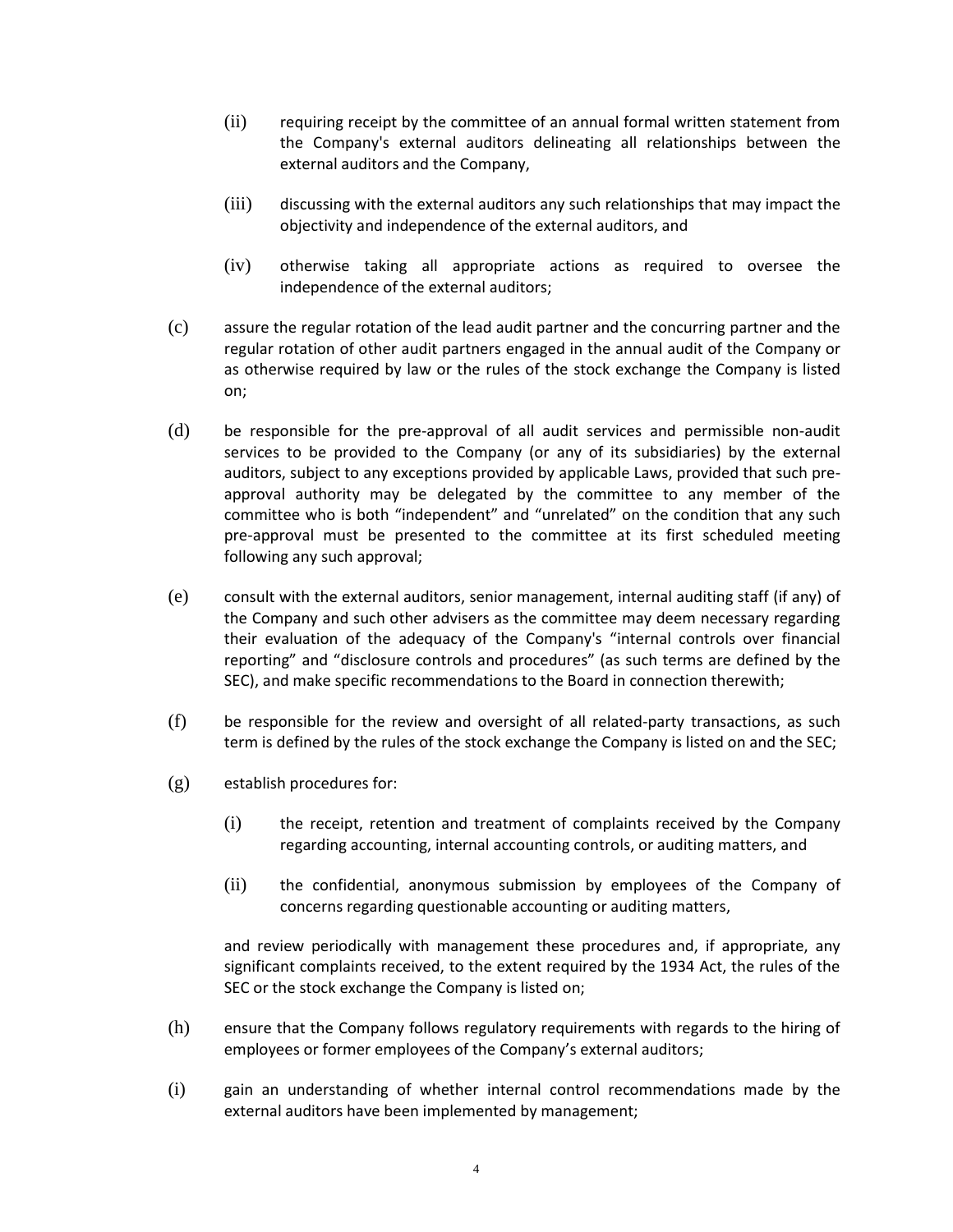- (j) gain an understanding of the current areas of greatest financial risk and whether management is managing these effectively;
- (k) review the Company's strategic and financing plans to assist the Board's understanding of the underlying financial risks and the financing alternatives;
- (l) review management's plans to access the equity and debt markets and to provide the Board with advice and commentary thereon;
- (m) review significant accounting and reporting issues, including recent professional and regulatory pronouncements, and understand their impact on the Company's financial statements;
- (n) review any legal matters which could significantly impact the financial statements as reported on by the general counsel or management and meet with outside counsel whenever deemed appropriate;
- (o) review the annual and quarterly financial statements, the related management discussion and analysis and any related news releases and consider whether they are complete and consistent with the information known to committee members; determine that the auditors are satisfied that the financial statements have been prepared in accordance with generally accepted accounting principles, and, if appropriate, recommend to the Board that the annual and quarterly financial statements, the related management discussion and analysis and news releases be approved and issued;
- (p) pay particular attention to complex and/or unusual transactions such as those involving derivative instruments and consider the adequacy of disclosure thereof;
- (q) focus on judgmental areas, for example those involving valuation of assets and liabilities and other commitments and contingencies;
- (r) review audit issues related to the Company's material associated and affiliated companies that may have a significant impact on the Company's equity investment;
- (s) meet with management and the external auditors to review the annual financial statements, the results of the annual audit and any recommendations by the auditors in connection therewith;
- (t) assess the fairness of the interim financial statements and disclosures, and obtain explanations from management on whether:
	- (i) actual financial results for the interim period varied significantly from budgeted or projected results,
	- (ii) generally accepted accounting principles have been consistently applied,
	- (iii) there are any actual or proposed changes in accounting or financial reporting practices,